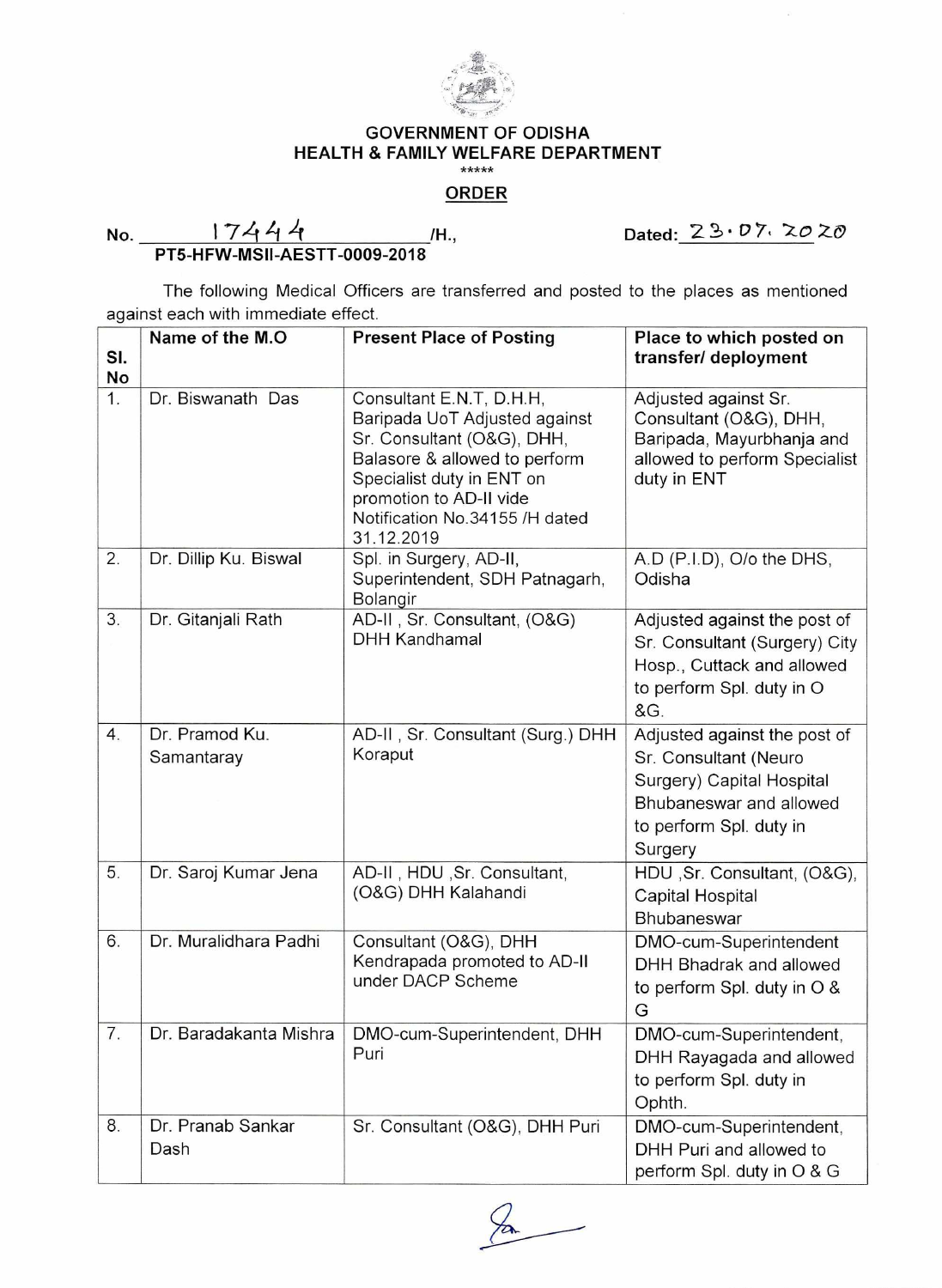| 9.  | Dr. Rabindranath             | Sr. Consultant (Med.), DHH                                     | DMO-cum-Superintendent,                                      |
|-----|------------------------------|----------------------------------------------------------------|--------------------------------------------------------------|
|     | Mishra                       | Koraput                                                        | DHH Koraput and allowed to                                   |
|     |                              |                                                                | perform Spl. duty in                                         |
|     |                              |                                                                | Medicine                                                     |
| 10. | Dr. Chanda Kanungo           | ADPHO(VBD), DHH, Gajapati,                                     | Deployed to work in City                                     |
|     |                              | Paralakhemundi                                                 | Hospital, Berhampur,                                         |
|     |                              |                                                                | Ganjam                                                       |
| 11. | Dr. Manoj Ku. Adabar         | Sr. Consultant (Paed.) DHH                                     | Sr. Consultant (Paed.), DHH                                  |
|     |                              | Bargarh                                                        | Sonepur                                                      |
| 12. | Dr. Alekha Prasad            | A.D-II (Floating), O/o: DHS (O),<br>deployed to work at DHH,   | A.D-II (Floating), O/o: DHS                                  |
|     | Mohapatra                    | Sundargarh & allowed to perform                                | (O), deployed to work at                                     |
|     |                              | Specialist duty in Medicine UoT as                             | DHH, Sambalpur & allowed<br>to perform Specialist duty in    |
|     |                              | Superintendent, SDH Kuchinda                                   | Medicine                                                     |
|     |                              | vide Order No. 11835/ H dated                                  |                                                              |
|     |                              | 23.05.2020                                                     |                                                              |
| 13. | Dr. Susanta Kumar<br>Behera  | DMO-cum-Superintendent, DHH<br>Nabarangpur                     | A.D-II (Floating), O/o: DHS<br>(O), deployed to work at City |
|     |                              |                                                                | Hospital Berhampur Ganjam                                    |
|     |                              |                                                                | & allowed to perform                                         |
|     |                              |                                                                | Specialist duty in Ophth.                                    |
| 14. | Dr. Kailash Chandra          | Sr. Consultant (Med.), DHH Puri                                | A.D-II (Floating), O/o: DHS                                  |
|     | Sahu                         |                                                                | (O), deployed to work at                                     |
|     |                              |                                                                | Capital Hospital                                             |
|     |                              |                                                                | Bhubaneswar & allowed to                                     |
|     |                              |                                                                | perform Specialist duty in                                   |
|     |                              |                                                                | Medicine                                                     |
| 15. | Dr.Santosh Kumar             | A.D-II (Floating), O/o: DHS (O),                               | Sr. Consultant (Med.), DHH                                   |
|     | Rautray                      | deployed to work at City Hospital                              | Puri                                                         |
|     |                              | Berhampur Ganjam                                               |                                                              |
| 16. | Dr. Biswamohan               | Sr. Consultant (Surg.) DHH                                     | DMO-cum-Superintendent,                                      |
|     | Mishra                       | Nuapada                                                        | DHH Khurdha and allowed                                      |
|     |                              |                                                                | to perform Spl. duty in                                      |
|     |                              | Spl. in Surgery. adjusted against                              | Surgery<br>Sr. Consultant (Surg.) DHH                        |
| 17. | Dr. Amiya Charan<br>Jenamani | Sr. Consultant (O&G), HDU, DHH                                 | Nuapada                                                      |
|     |                              | Nuapada                                                        |                                                              |
| 18. | Dr. Gitanjali Kar            | Consultant (T.B & C.D), DHH                                    | Consultant (T.B & C.D), City                                 |
|     |                              | Nayagarh                                                       | <b>Hospital Cuttack</b>                                      |
| 19. | Dr. Binay Kumar              | Addl. District Public Health Officer                           | Addl. District Public Health                                 |
|     | Behera                       | (T.B), DHH Nuapada                                             | Officer (T.B), DHH Bargarh                                   |
| 20. | Dr. Durga Prasad Sahu        | Spl. in Surgery, JD, allowed to                                | Adjusted against the post of                                 |
|     |                              | continue against the post of Sr.                               | Consultant (Ortho.), DHH                                     |
|     |                              | MO, Group-A(SB), Baragarh on<br>promotion to the rank of Joint | Sonepur and allowed to<br>perform specialist duty in         |
|     |                              | Director vide Notification                                     | Surgery                                                      |
|     |                              | No.7271/H dated 11.03.2020                                     |                                                              |
| 21. | Dr. Lipika Panda             | JD, GDMO, DHH Puri                                             | LTRMO, JD, Capital                                           |
|     |                              |                                                                | Hospital Bhubaneswar                                         |

 $\frac{2}{2}$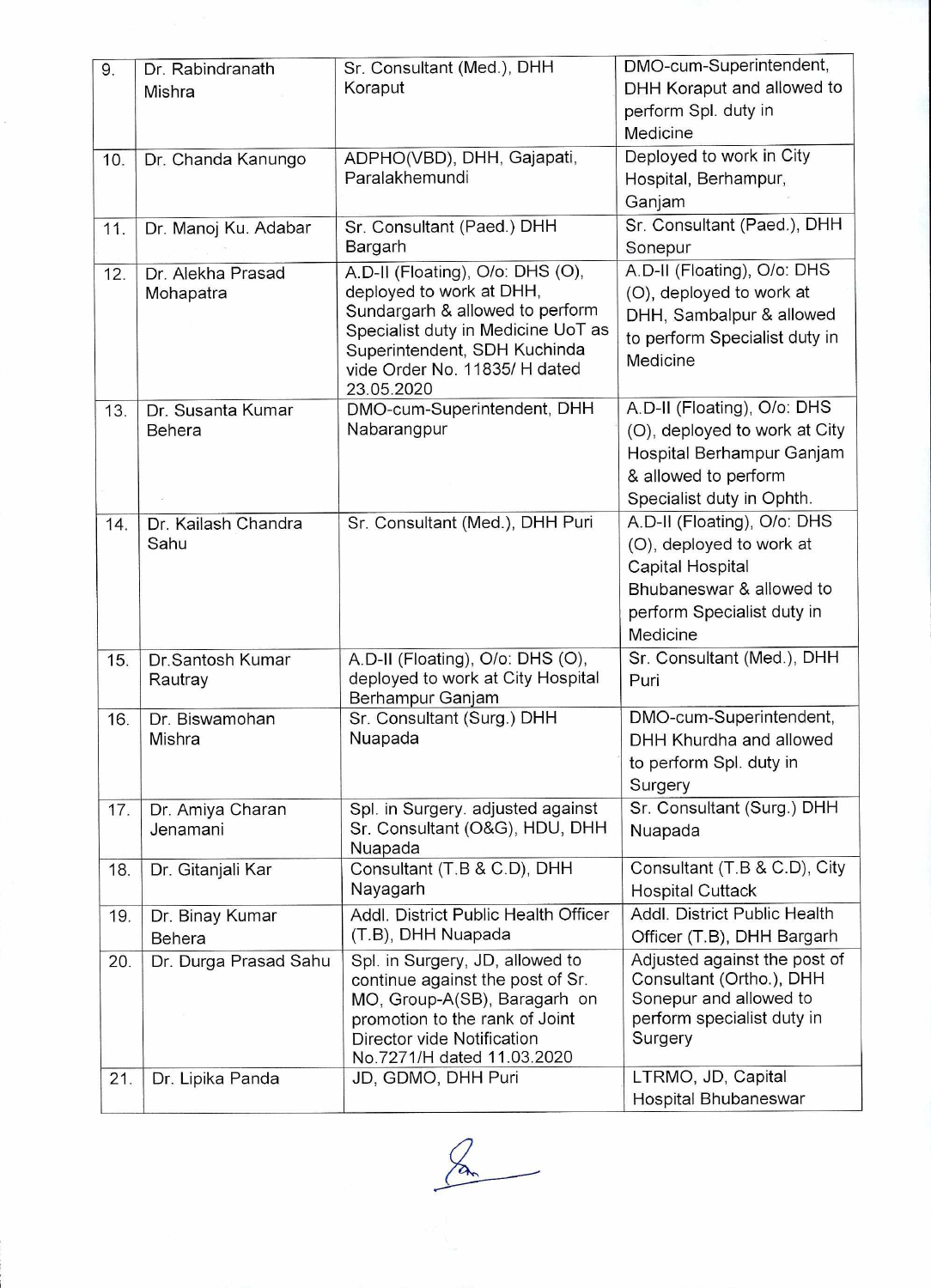| 22. | Dr. Umakanta Jena         | LTRMO, Group-A(SB) DHH,<br>Kendrapada promoted to JD vide<br>Notification No. 7271/H dated<br>11.03.2020 | Adjusted against the post of<br>Consultant (Surgery),<br>Trauma Care centre, DHH,<br>Bhadrak and allowed to<br>perform Spl duty in<br>Orthopaedics. |
|-----|---------------------------|----------------------------------------------------------------------------------------------------------|-----------------------------------------------------------------------------------------------------------------------------------------------------|
| 23. | Dr. Subodh Kumar<br>Rath  | Consultant Surgery Trauma Care<br>Centre RGH. Rourkela.                                                  | Consultant s(Surgery) DHS<br>Sundargarh                                                                                                             |
| 24. | Dr. Susant Kumar<br>Panda | LTRMO, Group-A(JB), DHH,<br>Nabrangpur                                                                   | LTRMO, Group-A(JB), DHH,<br>Puri                                                                                                                    |
| 25. | Dr. Arabinda Kalsai       | Spl. in Paed., Group-A(JB), CHC,<br>Kesinga, Kalahandi                                                   | Spl. in Paed., Group-A(JB),<br>CHC, Loisingha, Balangir                                                                                             |
| 26. | Dr. Jasobanta Sahu        | LTRMO, GR.A(JB), CHC Bijepur<br>Bargarh                                                                  | MO, PHC(N), Hatibari<br>Sambalpur                                                                                                                   |

By order of the Governor

 $10^{20}$ 

Joint Secretary to Goverhment.

## **Memo No.** 17445 /H., Dated: 23.07. 2020

Copy forwarded to the:

- 1. Principal A.G.(A&E), Odisha, Bhubaneswar
- 2. G.A.(SE) Department/ GA(Rent) Department
- 3. All Directors of Health & F.W. Department/ AD (HRH & Research), 0/o the DHS, Odisha.
- 4. All CDM & PHOs
- 5. Medical Officers concerned
- 6. P.S. to Chief Minister, Odisha/P.S. to Minister, Health & F.W., Odisha/P.S. to Chief Secretary, Odisha/P.S. to Additional Chief Secretary to Government, Health & F.W. Department.
- 7. IT Cellwa, Health & FW Department with request to upload this Notification in the website http://health.odisha.gov.in/for information and necessary action.
- 8. Head of Portal Group, IT Centre, Secretariat for information with a request to upload this Notification in the website http://health.odisha.gov.in/ for information and necessary action.

Joint Secretary to Government